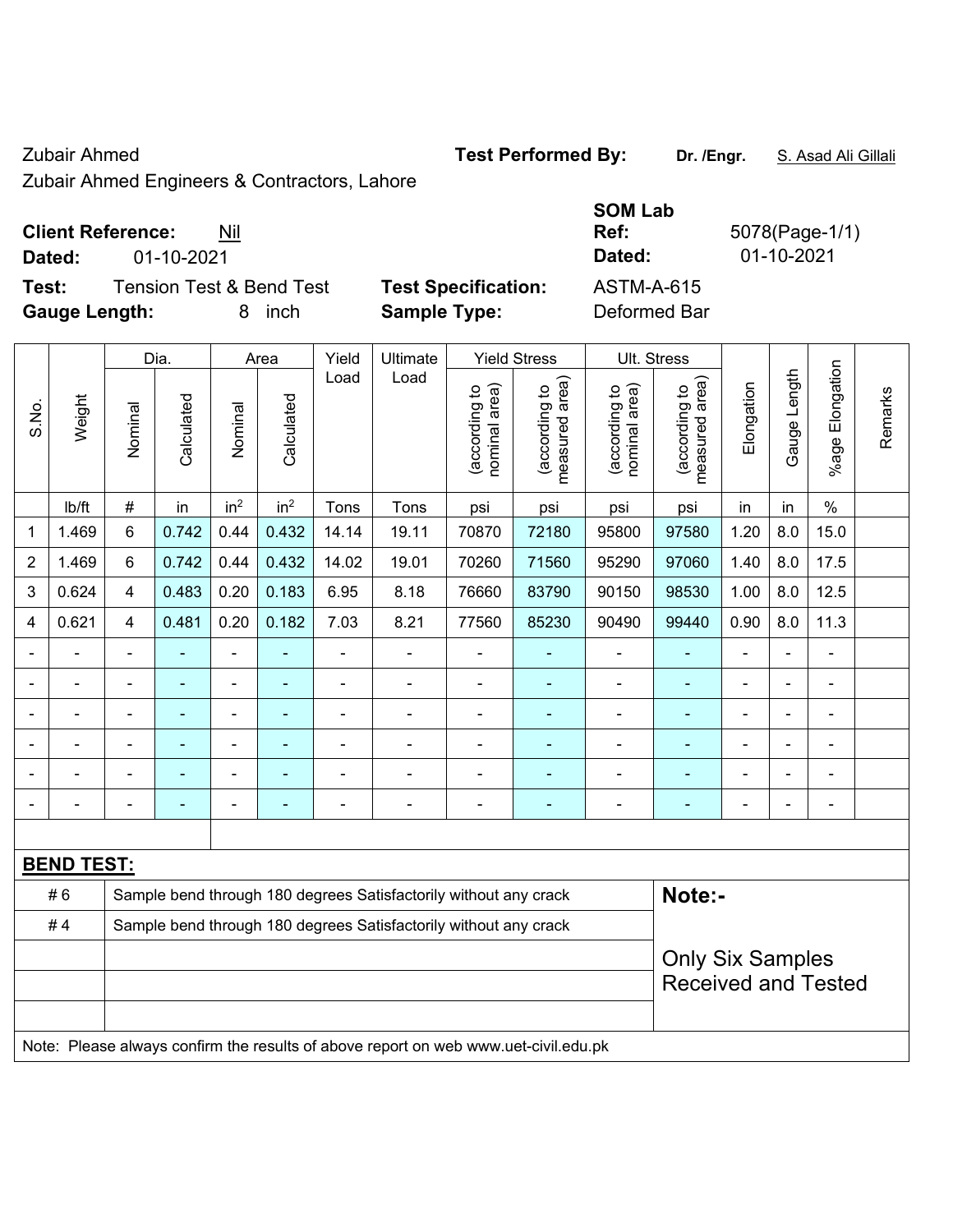Site Engineer **Test Performed By:** Dr. /Engr. Allied Engineers Lahore

S. Asad Ali Gillani

**Client Reference:** AE/PU/Economics/1 **Dated:** 01-10-2021 **Dated:** 01-10-2021

**Test:** Tension Test & Bend Test **Test Specification:** ASTM-A-615 **Gauge Length:** 8 inch **Sample Type:** Deformed Bar (EFCO Steel)

| <b>SOM Lab</b> |                |
|----------------|----------------|
| Ref:           | 5079(Page-1/1) |
| Dated:         | 01-10-2021     |

|                |                                                                                     |                                                                                              | Dia.       |                 | Area            | Yield          | Ultimate                                                         |                                | <b>Yield Stress</b>                |                                | Ult. Stress                     |                |              |                      |         |
|----------------|-------------------------------------------------------------------------------------|----------------------------------------------------------------------------------------------|------------|-----------------|-----------------|----------------|------------------------------------------------------------------|--------------------------------|------------------------------------|--------------------------------|---------------------------------|----------------|--------------|----------------------|---------|
| S.No.          | Weight                                                                              | Nominal                                                                                      | Calculated | Nominal         | Calculated      | Load           | Load                                                             | (according to<br>nominal area) | area)<br>(according to<br>measured | nominal area)<br>(according to | measured area)<br>(according to | Elongation     | Gauge Length | Elongation<br>%age I | Remarks |
|                | Ib/ft                                                                               | #                                                                                            | in         | in <sup>2</sup> | in <sup>2</sup> | Tons           | Tons                                                             | psi                            | psi                                | psi                            | psi                             | in             | in           | $\%$                 |         |
| 1              | 2.606                                                                               | 8                                                                                            | 0.988      | 0.79            | 0.766           | 21.56          | 34.96                                                            | 60190                          | 62080                              | 97610                          | 100670                          | 1.60           | 8.0          | 20.0                 |         |
| $\overline{2}$ | 2.585                                                                               | 8                                                                                            | 0.984      | 0.79            | 0.760           | 21.05          | 34.37                                                            | 58770                          | 61090                              | 95960                          | 99750                           | 1.30           | 8.0          | 16.3                 |         |
| 3              | 1.469                                                                               | 6                                                                                            | 0.742      | 0.44            | 0.432           | 12.51          | 19.85                                                            | 62700                          | 63860                              | 99480                          | 101330                          | 1.30           | 8.0          | 16.3                 |         |
| 4              | 1.493                                                                               | 6                                                                                            | 0.748      | 0.44            | 0.439           | 12.81          | 20.20                                                            | 64230                          | 64380                              | 101270                         | 101500                          | 1.40           | 8.0          | 17.5                 |         |
| 5              | 0.661                                                                               | $\overline{4}$                                                                               | 0.497      | 0.20            | 0.194           | 6.09           | 9.43                                                             | 67110                          | 69190                              | 103980                         | 107190                          | 1.30           | 8.0          | 16.3                 |         |
| 6              | 0.652                                                                               | $\overline{4}$                                                                               | 0.494      | 0.20            | 0.192           | 6.08           | 9.28                                                             | 67000                          | 69790                              | 102290                         | 106560                          | 1.20           | 8.0          | 15.0                 |         |
|                | ä,                                                                                  | $\blacksquare$                                                                               | ä,         | $\blacksquare$  |                 | $\blacksquare$ | ÷                                                                | $\blacksquare$                 | $\blacksquare$                     | $\overline{\phantom{a}}$       | ä,                              | ä,             |              | ä,                   |         |
|                |                                                                                     |                                                                                              |            | $\blacksquare$  |                 | ä,             | ä,                                                               |                                |                                    | L,                             | ä,                              |                |              | L,                   |         |
|                |                                                                                     |                                                                                              |            |                 |                 |                | $\blacksquare$                                                   |                                |                                    | $\blacksquare$                 | ۰                               |                |              |                      |         |
|                |                                                                                     |                                                                                              |            |                 |                 | $\blacksquare$ | $\blacksquare$                                                   |                                |                                    | $\blacksquare$                 | ÷                               | $\blacksquare$ |              | $\blacksquare$       |         |
|                |                                                                                     |                                                                                              |            |                 |                 |                |                                                                  |                                |                                    |                                |                                 |                |              |                      |         |
|                | <b>BEND TEST:</b>                                                                   |                                                                                              |            |                 |                 |                |                                                                  |                                |                                    |                                |                                 |                |              |                      |         |
|                | #8                                                                                  |                                                                                              |            |                 |                 |                | Sample bend through 180 degrees Satisfactorily without any crack |                                |                                    |                                | Note:-                          |                |              |                      |         |
|                | #6                                                                                  |                                                                                              |            |                 |                 |                | Sample bend through 180 degrees Satisfactorily without any crack |                                |                                    |                                |                                 |                |              |                      |         |
|                | #4                                                                                  | Sample bend through 180 degrees Satisfactorily without any crack<br><b>Only Nine Samples</b> |            |                 |                 |                |                                                                  |                                |                                    |                                |                                 |                |              |                      |         |
|                |                                                                                     |                                                                                              |            |                 |                 |                |                                                                  |                                |                                    |                                | <b>Received and Tested</b>      |                |              |                      |         |
|                |                                                                                     |                                                                                              |            |                 |                 |                |                                                                  |                                |                                    |                                |                                 |                |              |                      |         |
|                | Note: Please always confirm the results of above report on web www.uet-civil.edu.pk |                                                                                              |            |                 |                 |                |                                                                  |                                |                                    |                                |                                 |                |              |                      |         |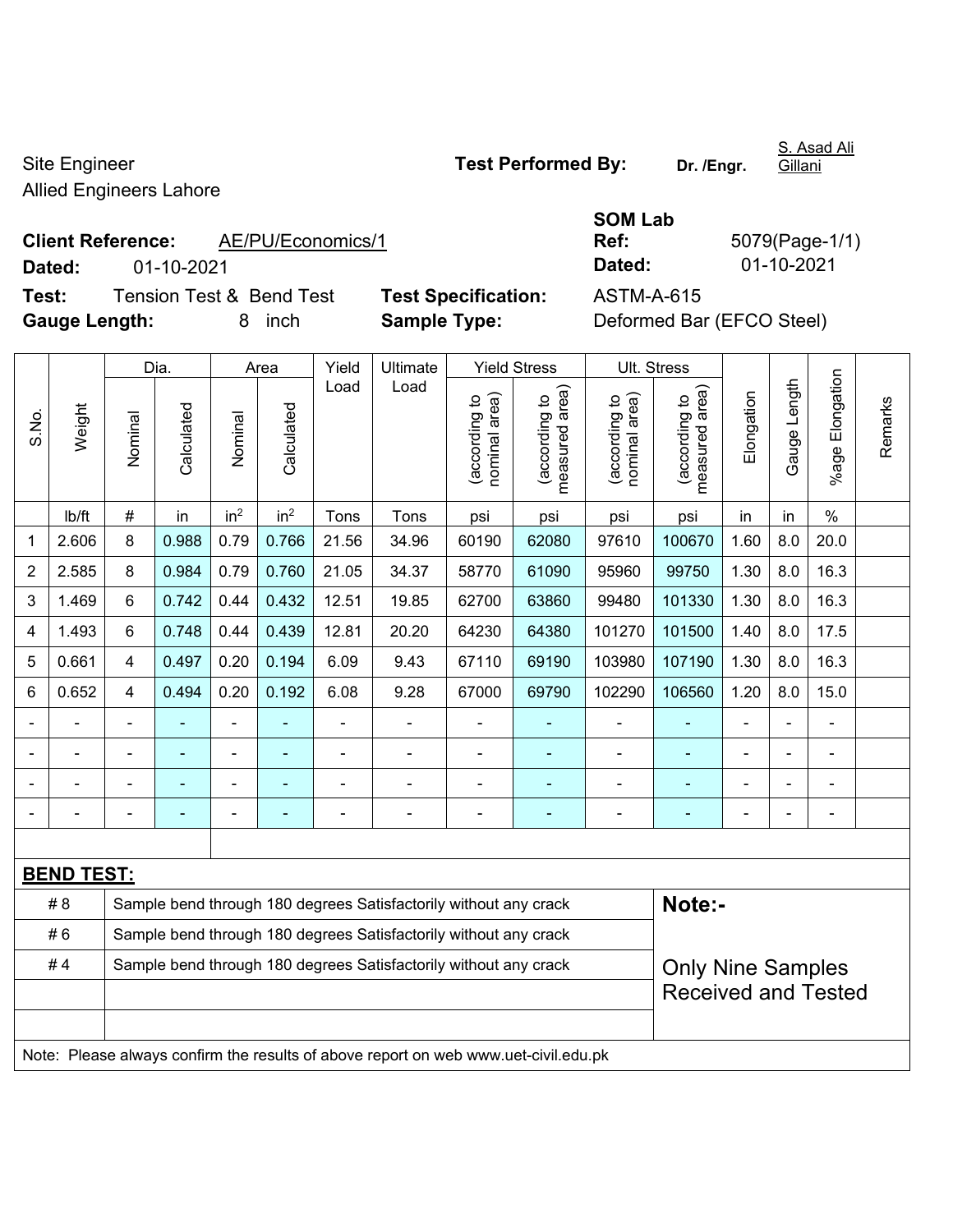Asif Pervaiz Butt **Test Performed By:** Dr. /Engr.

Steel)

S. Asad Ali Gillani

Resident Engineer, AYQ Developers Pvt. Ltd. Lahore

|        | <b>Client Reference:</b><br><b>NIL</b> |                            | <b>SOM Lab</b><br>Ref:     |
|--------|----------------------------------------|----------------------------|----------------------------|
| Dated: | 30-09-2021                             |                            | Dated:                     |
| Test:  | <b>Tension Test &amp; Bend Test</b>    | <b>Test Specification:</b> | ASTM-A-615<br>Deformed Bar |

**Ref:** 5080(Page-1/2) **Dated:** 30-09-2021 **Dated:** 01-10-2021 Bar ( AF

**Gauge Length:** 8 inch **Sample Type:** 

|                |                   |                | Dia.           |                          | Area            | Yield          | Ultimate                                                                            |                                | <b>Yield Stress</b>                         |                                | Ult. Stress                     |                          |                |                 |         |
|----------------|-------------------|----------------|----------------|--------------------------|-----------------|----------------|-------------------------------------------------------------------------------------|--------------------------------|---------------------------------------------|--------------------------------|---------------------------------|--------------------------|----------------|-----------------|---------|
| S.No.          | Weight            | Nominal        | Calculated     | Nominal                  | Calculated      | Load           | Load                                                                                | nominal area)<br>(according to | (according to<br>measured area)<br>measured | (according to<br>nominal area) | (according to<br>measured area) | Elongation               | Gauge Length   | %age Elongation | Remarks |
|                | lb/ft             | $\#$           | in             | in <sup>2</sup>          | in <sup>2</sup> | Tons           | Tons                                                                                | psi                            | psi                                         | psi                            | psi                             | in                       | in             | $\%$            |         |
| 1              | 0.655             | 4              | 0.494          | 0.20                     | 0.192           | 6.49           | 8.72                                                                                | 71610                          | 74590                                       | 96110                          | 100120                          | 1.20                     | 8.0            | 15.0            |         |
| $\overline{2}$ | 0.643             | 4              | 0.491          | 0.20                     | 0.189           | 6.44           | 8.77                                                                                | 71040                          | 75180                                       | 96670                          | 102300                          | 1.00                     | 8.0            | 12.5            |         |
| 3              | 0.656             | $\overline{4}$ | 0.496          | 0.20                     | 0.193           | 6.44           | 9.17                                                                                | 71040                          | 73620                                       | 101170                         | 104840                          | 1.00                     | 8.0            | 12.5            |         |
|                |                   | $\blacksquare$ | ÷,             | $\blacksquare$           | $\blacksquare$  | $\blacksquare$ | $\blacksquare$                                                                      | $\blacksquare$                 | ÷                                           | $\blacksquare$                 | ٠                               | $\blacksquare$           | $\blacksquare$ | ÷,              |         |
|                | $\blacksquare$    | ä,             | $\frac{1}{2}$  | $\blacksquare$           | $\blacksquare$  | $\blacksquare$ | $\blacksquare$                                                                      | $\blacksquare$                 | ÷                                           | $\blacksquare$                 | ÷,                              | $\blacksquare$           | $\blacksquare$ | ÷,              |         |
|                |                   | $\blacksquare$ |                | $\blacksquare$           | ٠               |                | ÷                                                                                   | $\blacksquare$                 | ۰                                           | $\blacksquare$                 | ٠                               |                          | $\blacksquare$ | ۰               |         |
|                |                   |                |                | $\blacksquare$           |                 |                | ÷                                                                                   |                                |                                             | $\blacksquare$                 | ٠                               | $\blacksquare$           | $\blacksquare$ | ۰               |         |
|                |                   | $\blacksquare$ |                | ÷                        |                 |                | ÷                                                                                   |                                |                                             | -                              | ÷                               | $\blacksquare$           | ÷,             | ۰               |         |
|                |                   | Ē,             |                | ÷                        |                 |                | ÷                                                                                   | $\blacksquare$                 |                                             | ä,                             | ۰                               | $\blacksquare$           | ÷,             | $\blacksquare$  |         |
|                |                   | $\blacksquare$ | $\blacksquare$ | $\overline{\phantom{0}}$ | $\blacksquare$  |                | $\blacksquare$                                                                      | $\blacksquare$                 | ۰                                           | $\blacksquare$                 | ٠                               | $\overline{\phantom{0}}$ | $\blacksquare$ | ۰               |         |
|                |                   |                |                |                          |                 |                |                                                                                     |                                |                                             |                                |                                 |                          |                |                 |         |
|                | <b>BEND TEST:</b> |                |                |                          |                 |                |                                                                                     |                                |                                             |                                |                                 |                          |                |                 |         |
|                | #4                |                |                |                          |                 |                | Sample bend through 180 degrees Satisfactorily without any crack                    |                                |                                             |                                | Note:-                          |                          |                |                 |         |
|                |                   |                |                |                          |                 |                |                                                                                     |                                |                                             |                                |                                 |                          |                |                 |         |
|                |                   |                |                |                          |                 |                |                                                                                     |                                |                                             |                                | <b>Only Four Samples</b>        |                          |                |                 |         |
|                |                   |                |                |                          |                 |                |                                                                                     |                                |                                             |                                | <b>Received and Tested</b>      |                          |                |                 |         |
|                |                   |                |                |                          |                 |                |                                                                                     |                                |                                             |                                |                                 |                          |                |                 |         |
|                |                   |                |                |                          |                 |                | Note: Please always confirm the results of above report on web www.uet-civil.edu.pk |                                |                                             |                                |                                 |                          |                |                 |         |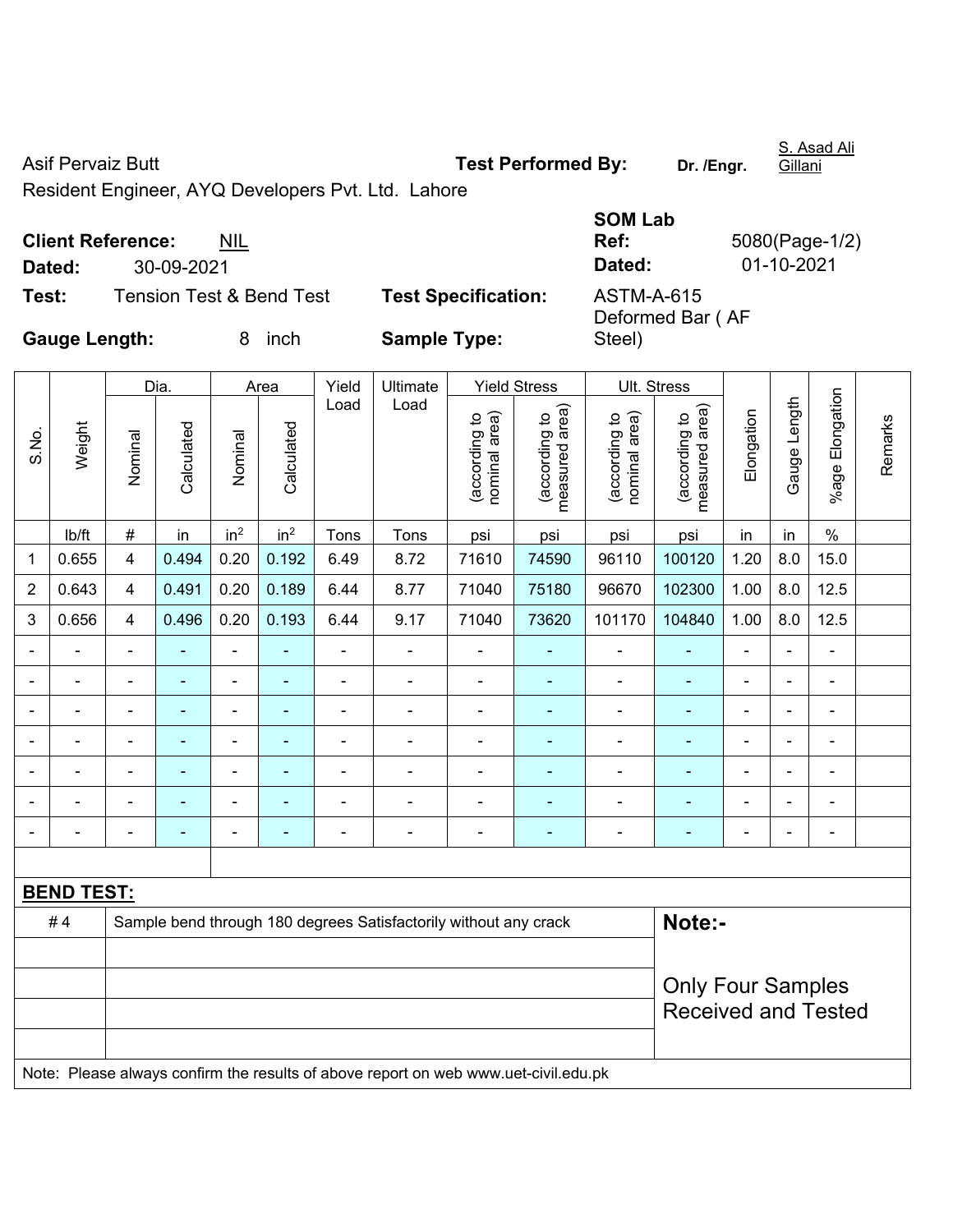Asif Pervaiz Butt **Test Performed By:** Dr. /Engr.

Steel)

S. Asad Ali Gillani

Resident Engineer, AYQ Developers Pvt. Ltd. Lahore

|        |                                  |                            | <b>SOM Lab</b>   |              |
|--------|----------------------------------|----------------------------|------------------|--------------|
|        | <b>Client Reference:</b><br>NIL. |                            | Ref:             | 5080(Page-2) |
| Dated: | 30-09-2021                       |                            | Dated:           | 01-10-2021   |
| Test:  | Tension Test & Bend Test         | <b>Test Specification:</b> | ASTM-A-615       |              |
|        |                                  |                            | Deformed Bar (AF |              |

**Ref:** 5080(Page-2/2)

**Gauge Length:** 8 inch **Sample Type:** 

|                |                   |                          | Dia.                     |                 | Area                     | Yield | Ultimate                                                                            |                                | <b>Yield Stress</b>                         |                                | Ult. Stress                     |                |                |                          |         |
|----------------|-------------------|--------------------------|--------------------------|-----------------|--------------------------|-------|-------------------------------------------------------------------------------------|--------------------------------|---------------------------------------------|--------------------------------|---------------------------------|----------------|----------------|--------------------------|---------|
| S.No.          | Weight            | Nominal                  | Calculated               | Nominal         | Calculated               | Load  | Load                                                                                | (according to<br>nominal area) | (according to<br>measured area)<br>measured | nominal area)<br>(according to | (according to<br>measured area) | Elongation     | Gauge Length   | %age Elongation          | Remarks |
|                | Ib/ft             | $\#$                     | in                       | in <sup>2</sup> | in <sup>2</sup>          | Tons  | Tons                                                                                | psi                            | psi                                         | psi                            | psi                             | in             | in             | $\%$                     |         |
| 1              | 1.525             | 6                        | 0.755                    | 0.44            | 0.448                    | 15.39 | 20.51                                                                               | 77160                          | 75780                                       | 102800                         | 100970                          | 1.10           | 8.0            | 13.8                     |         |
| $\overline{c}$ | 1.527             | 6                        | 0.756                    | 0.44            | 0.449                    | 15.62 | 21.00                                                                               | 78280                          | 76710                                       | 105260                         | 103150                          | 1.30           | 8.0            | 16.3                     |         |
| 3              | 1.488             | 6                        | 0.746                    | 0.44            | 0.437                    | 15.41 | 20.54                                                                               | 77260                          | 77790                                       | 102960                         | 103660                          | 1.10           | 8.0            | 13.8                     |         |
|                |                   | $\blacksquare$           | $\overline{\phantom{0}}$ | $\overline{a}$  | $\overline{\phantom{a}}$ |       | ÷                                                                                   |                                | $\blacksquare$                              | $\blacksquare$                 | $\blacksquare$                  |                |                | $\overline{a}$           |         |
| $\blacksquare$ |                   |                          |                          | $\blacksquare$  |                          | L,    | ä,                                                                                  | ä,                             |                                             | ä,                             | L,                              | $\blacksquare$ | $\blacksquare$ | $\blacksquare$           |         |
| $\blacksquare$ |                   | ä,                       | $\blacksquare$           | $\blacksquare$  | $\overline{\phantom{a}}$ | Ē,    | $\blacksquare$                                                                      | $\blacksquare$                 | ٠                                           | $\blacksquare$                 | ٠                               | $\blacksquare$ | $\blacksquare$ | $\blacksquare$           |         |
| $\blacksquare$ |                   | $\overline{\phantom{a}}$ | $\blacksquare$           | $\blacksquare$  | $\overline{\phantom{a}}$ | ä,    | $\overline{a}$                                                                      | $\blacksquare$                 | $\blacksquare$                              | $\blacksquare$                 | $\blacksquare$                  | $\overline{a}$ | $\blacksquare$ | $\overline{\phantom{a}}$ |         |
|                |                   | $\blacksquare$           | ÷,                       | $\blacksquare$  |                          | L,    | $\blacksquare$                                                                      |                                |                                             | $\blacksquare$                 | ÷                               | $\blacksquare$ | $\blacksquare$ | $\blacksquare$           |         |
|                |                   |                          | $\overline{a}$           | $\blacksquare$  | $\blacksquare$           |       | ÷                                                                                   | $\blacksquare$                 | $\blacksquare$                              | $\blacksquare$                 | ٠                               | $\blacksquare$ |                | $\overline{\phantom{a}}$ |         |
| $\blacksquare$ |                   |                          |                          | ۰               |                          | Ē,    |                                                                                     | $\blacksquare$                 | ٠                                           | -                              | ÷                               | $\blacksquare$ |                | $\overline{a}$           |         |
|                |                   |                          |                          |                 |                          |       |                                                                                     |                                |                                             |                                |                                 |                |                |                          |         |
|                | <b>BEND TEST:</b> |                          |                          |                 |                          |       |                                                                                     |                                |                                             |                                |                                 |                |                |                          |         |
|                | #6                |                          |                          |                 |                          |       | Sample bend through 180 degrees Satisfactorily without any crack                    |                                |                                             |                                | Note:-                          |                |                |                          |         |
|                |                   |                          |                          |                 |                          |       |                                                                                     |                                |                                             |                                |                                 |                |                |                          |         |
|                |                   | <b>Only Four Samples</b> |                          |                 |                          |       |                                                                                     |                                |                                             |                                |                                 |                |                |                          |         |
|                |                   |                          |                          |                 |                          |       |                                                                                     |                                |                                             |                                | <b>Received and Tested</b>      |                |                |                          |         |
|                |                   |                          |                          |                 |                          |       |                                                                                     |                                |                                             |                                |                                 |                |                |                          |         |
|                |                   |                          |                          |                 |                          |       | Note: Please always confirm the results of above report on web www.uet-civil.edu.pk |                                |                                             |                                |                                 |                |                |                          |         |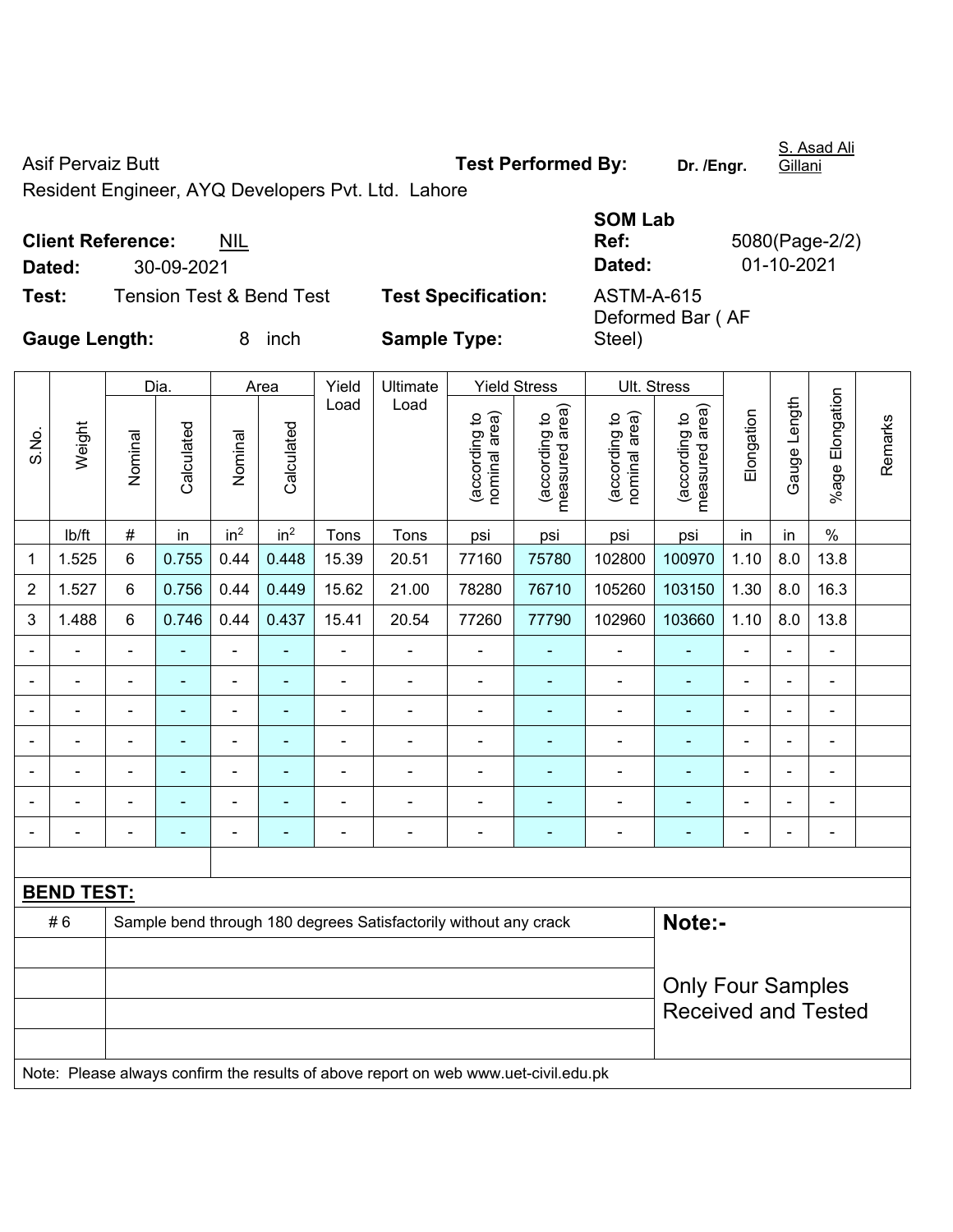Mian Shabbir Hussain **Test Performed By:** Dr. /Engr.

S. Asad Ali Gillani

GM Development, Al-Kabir Town (Pvt.) Ltd. Lahore

| <b>Client Reference:</b> | Nil |
|--------------------------|-----|
|--------------------------|-----|

**Dated:** 01-10-2021 **Dated:** 01-10-2021

**Test:** Tension Test & Bend Test **Test Specification: Gauge Length:** 8 inch **Sample Type:** Deformed Bar

| <b>SOM Lab</b> |                |
|----------------|----------------|
| Ref:           | 5081(Page-1/1) |
| Dated:         | 01-10-2021     |
| ASTM-A-615     |                |
| Deformed Bar   |                |

|                |                   |                                                                  | Dia.           |                 | Area            | Yield          | Ultimate                                                                            |                                | <b>Yield Stress</b>             | Ult. Stress                    |                                                       |                |                          |                           |         |
|----------------|-------------------|------------------------------------------------------------------|----------------|-----------------|-----------------|----------------|-------------------------------------------------------------------------------------|--------------------------------|---------------------------------|--------------------------------|-------------------------------------------------------|----------------|--------------------------|---------------------------|---------|
| S.No.          | Weight            | Nominal                                                          | Calculated     | Nominal         | Calculated      | Load           | Load                                                                                | (according to<br>nominal area) | (according to<br>measured area) | (according to<br>nominal area) | (according to  <br>measured area)                     | Elongation     | Gauge Length             | Elongation<br>$%$ age $ $ | Remarks |
|                | lb/ft             | #                                                                | in             | in <sup>2</sup> | in <sup>2</sup> | Tons           | Tons                                                                                | psi                            | psi                             | psi                            | psi                                                   | in             | in                       | $\%$                      |         |
| 1              | 2.601             | 8                                                                | 0.986          | 0.79            | 0.764           | 27.14          | 34.10                                                                               | 75760                          | 78340                           | 95190                          | 98430                                                 | 1.00           | 8.0                      | 12.5                      |         |
| $\overline{2}$ | 2.593             | 8                                                                | 0.985          | 0.79            | 0.762           | 26.81          | 33.86                                                                               | 74850                          | 77600                           | 94540                          | 98010                                                 | 1.20           | 8.0                      | 15.0                      |         |
| 3              | 1.516             | 6                                                                | 0.754          | 0.44            | 0.446           | 15.06          | 18.83                                                                               | 75470                          | 74450                           | 94370                          | 93100                                                 | 1.50           | 8.0                      | 18.8                      |         |
| 4              | 1.520             | 6                                                                | 0.754          | 0.44            | 0.447           | 15.06          | 18.86                                                                               | 75470                          | 74290                           | 94530                          | 93050                                                 | 1.30           | 8.0                      | 16.3                      |         |
|                | $\blacksquare$    | $\blacksquare$                                                   | ä,             | ÷,              |                 | $\blacksquare$ | ä,                                                                                  | ä,                             | ä,                              | $\qquad \qquad \blacksquare$   | $\blacksquare$                                        | ä,             |                          | ä,                        |         |
|                | $\blacksquare$    |                                                                  | $\blacksquare$ | ÷,              |                 | $\blacksquare$ | Ē,                                                                                  | $\blacksquare$                 | $\blacksquare$                  | ÷,                             | ä,                                                    |                |                          | $\blacksquare$            |         |
|                | $\blacksquare$    |                                                                  | ۰              | ۰               |                 |                | $\blacksquare$                                                                      | $\blacksquare$                 | ٠                               | $\overline{a}$                 | $\blacksquare$                                        | $\blacksquare$ | $\overline{\phantom{0}}$ | ٠                         |         |
|                | $\blacksquare$    | $\blacksquare$                                                   | ÷              | ÷               |                 | $\blacksquare$ | ÷                                                                                   | $\blacksquare$                 | $\blacksquare$                  | ÷                              | $\blacksquare$                                        | $\blacksquare$ | $\blacksquare$           | $\blacksquare$            |         |
|                | $\overline{a}$    |                                                                  | ۰              | $\blacksquare$  |                 |                | Ē,                                                                                  | $\blacksquare$                 | ÷                               | ÷                              | $\blacksquare$                                        | $\blacksquare$ | $\blacksquare$           | $\blacksquare$            |         |
|                | $\overline{a}$    | $\blacksquare$                                                   | $\blacksquare$ | ÷               |                 | $\blacksquare$ | $\blacksquare$                                                                      | $\blacksquare$                 | $\blacksquare$                  | ÷                              | ٠                                                     | $\blacksquare$ | $\blacksquare$           | $\blacksquare$            |         |
|                |                   |                                                                  |                |                 |                 |                |                                                                                     |                                |                                 |                                |                                                       |                |                          |                           |         |
|                | <b>BEND TEST:</b> |                                                                  |                |                 |                 |                |                                                                                     |                                |                                 |                                |                                                       |                |                          |                           |         |
|                | # 8               |                                                                  |                |                 |                 |                | Sample bend through 180 degrees Satisfactorily without any crack                    |                                |                                 |                                | Note:-                                                |                |                          |                           |         |
|                | #6                | Sample bend through 180 degrees Satisfactorily without any crack |                |                 |                 |                |                                                                                     |                                |                                 |                                |                                                       |                |                          |                           |         |
|                |                   |                                                                  |                |                 |                 |                |                                                                                     |                                |                                 |                                | <b>Only Six Samples</b><br><b>Received and Tested</b> |                |                          |                           |         |
|                |                   |                                                                  |                |                 |                 |                | Note: Please always confirm the results of above report on web www.uet-civil.edu.pk |                                |                                 |                                |                                                       |                |                          |                           |         |